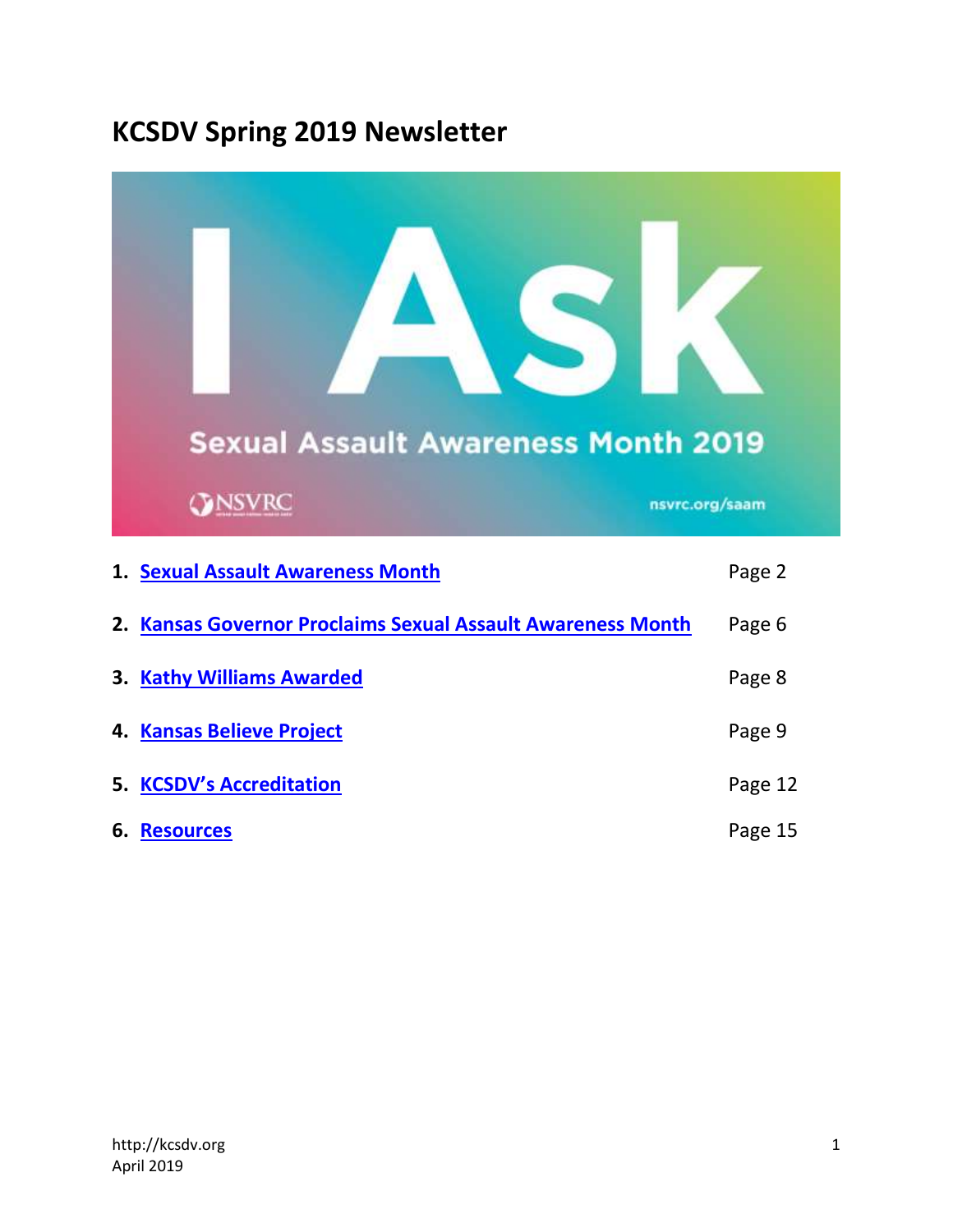#### <span id="page-1-0"></span>**1. Sexual Assault Awareness Month**



April is Sexual Assault Awareness Month (SAAM). This is a month when we focus on raising awareness, engaging our communities, and educating our policy makers about sexual assault.

Sexual Assault Awareness Month

(SAAM) is a time to work to change societal norms and individual behaviors about sexual violence. Reaching out to our community members about the serious and widespread problem of sexual violence and supporting victims, and survivors, and their families are all vital parts of SAAM.

This year marks the 18th anniversary of SAAM, and the theme is, *[I Ask](https://www.nsvrc.org/saam)*. The concept of *I Ask* is a way for us to elevate consent in discussions on sexual assault awareness and prevention. *I ask for consent. I ask that consent be taught early. I ask for digital consent. I ask how power dynamics play a part in consent.*

What is consent? Consent is when someone gives permission for something to happen or agrees to do something and know exactly what they're agreeing to.

"Consent is always choosing to respect the personal and emotional boundaries of others."

#### **Sexual Violence**

Sexual violence is any sexual act perpetrated against someone's will.

Sexual violence includes a range of offenses:

- a completed nonconsensual sex act
- an attempted nonconsensual sex act
- an abusive sexual contact
- for Conse **CONSVRC** navrc.org/saa
- a non-contact sexual abuse (e.g., threatened sexual violence, exhibitionism, verbal sexual harassment)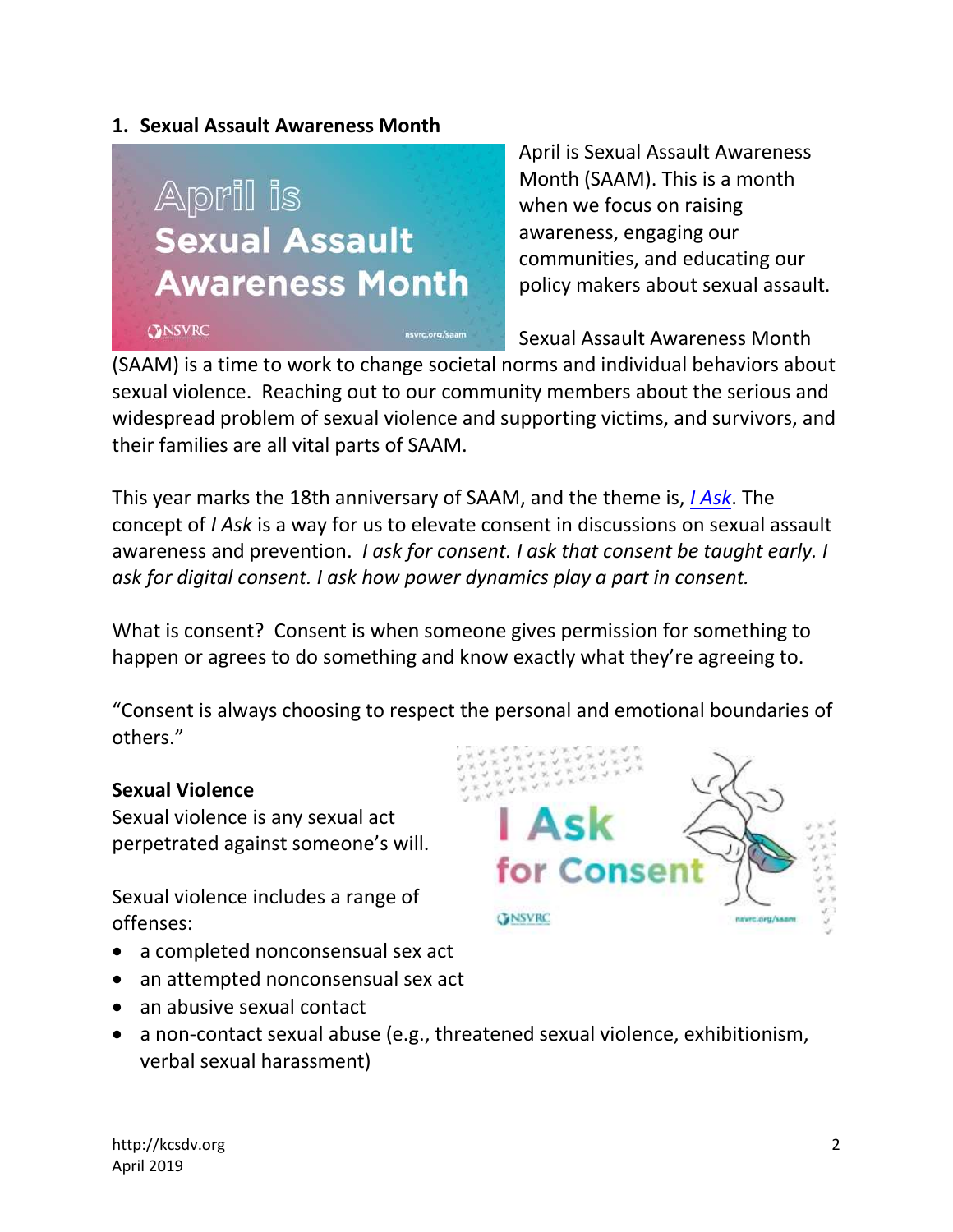

All types of sexual violence involve victims who do not consent, or who are unable to consent or refuse to allow the act. Sexual violence can happen to anyone, regardless of gender, age, race, sexual orientation, socioeconomic status, or ability.

In the United States (U.S.), one in three women and one in six men have experienced contact sexual violence at some point in their lives.

One in five women and one in 71 men have reported being raped in their lifetime in the U.S.

Sex offenders often target people they perceive as vulnerable, less powerful, or less credible. In the majority of cases, the perpetrator is someone who is known to the victim.

#### **The Color Teal**

We invite you to join us in wearing teal during this month of April. Teal is the color chosen by the movement to symbolize sexual assault awareness and prevention.

Wearing teal, in whatever form you chose, will help start conversations

about sexual assault, including talking about consent, changing perceptions of sexual assault, and supporting survivors of sexual assault.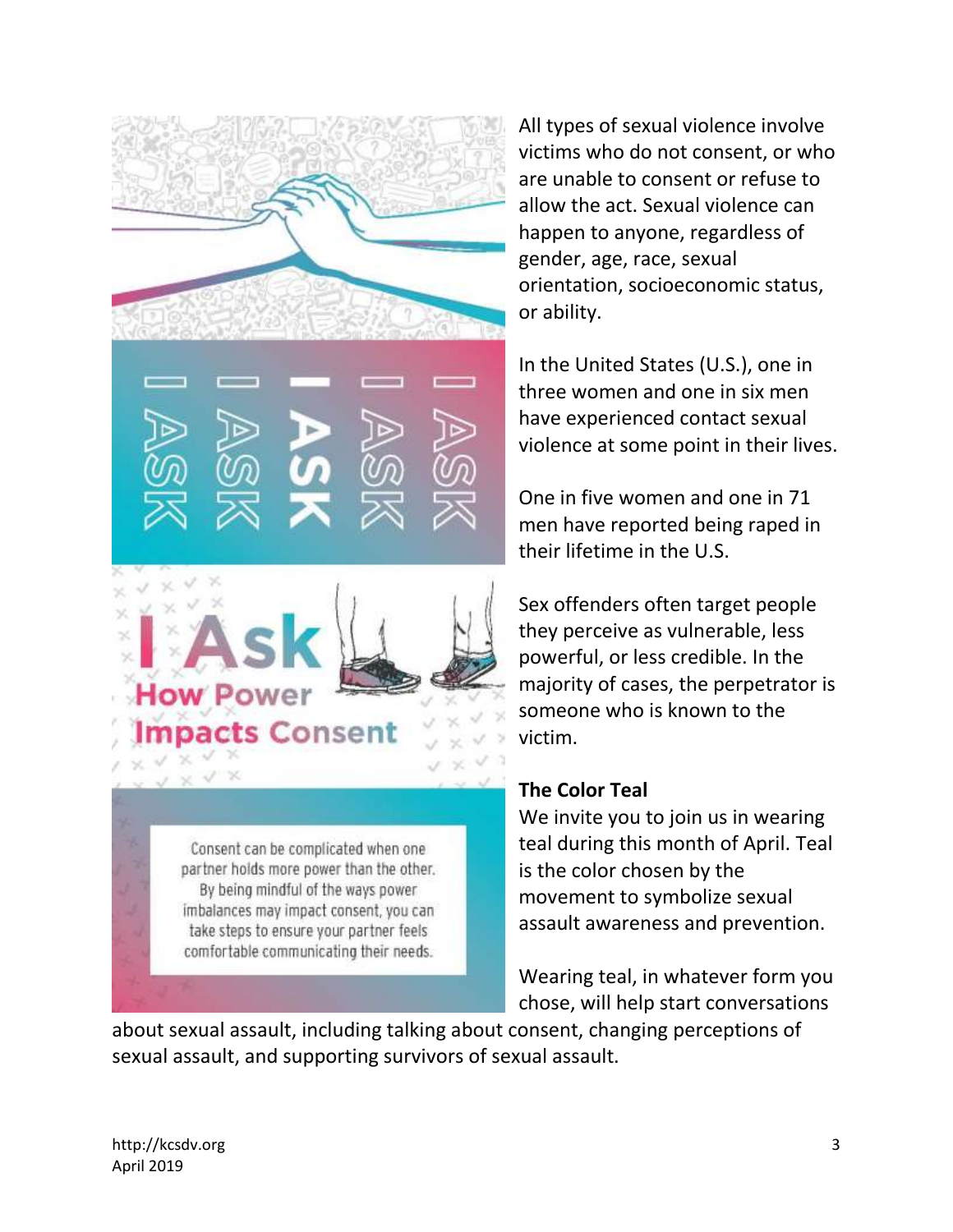

You can share a picture online of you and others wearing teal, connecting your post and photo to Sexual Assault Awareness Month (SAAM) using the hashtags #SAAM and #IAsk.

Taking action, getting involved, and saying something is everyone's responsibility. By doing this, we can reach the ultimate goal of ending sexual violence in our communities.

#### **Advocacy Services and Resources**

Kansas has 26 sexual and domestic violence advocacy programs serving all 105 counties in Kansas. These programs can provide the support and help victims and survivors might need following a sexual assault. These programs offer services 24/7. Services include a 24-hour crisis hotlines, crisis intervention and support, personal advocacy, medical advocacy, court advocacy, law enforcement advocacy, emergency accommodations, safe shelter, supportive counseling, support groups, and child and youth advocacy. All of these services are free and confidential.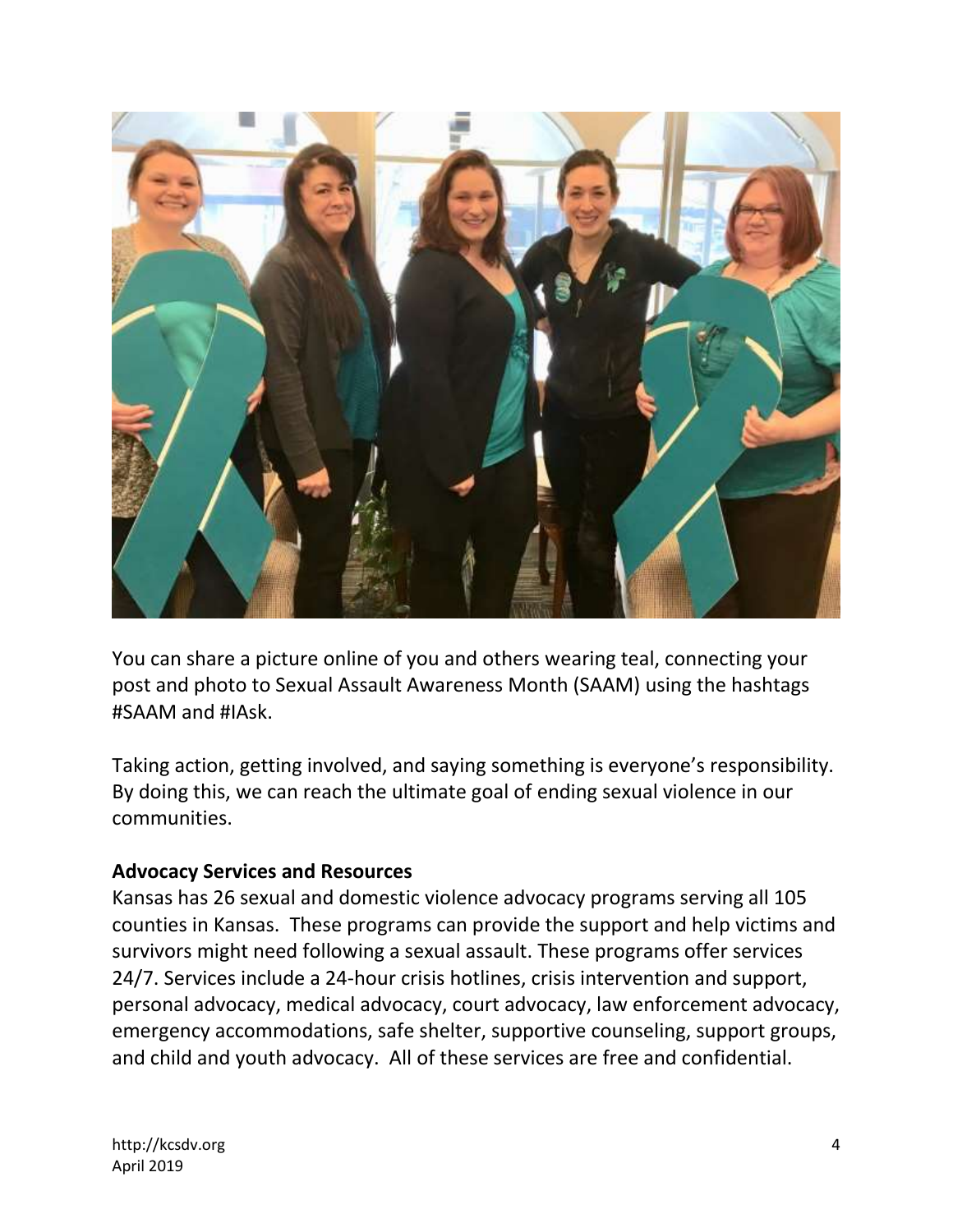To access these services, call the Kansas Crisis Hotline at 1-888-363-2287. The Kansas Crisis Hotline is a toll-free, 24-hour statewide hotline accessed by phone. You can also call the National Sexual Assault Hotline at 1-800-656-4673 for support.

Find a map of Kansas sexual and domestic violence victim advocacy programs that provide services to victim and survivors at [http://kcsdv.org.](http://kcsdv.org/)

| Cheyenne        | <b>Rawlins</b> |                            | Decatur | Norton         | <b>Phillips</b> | Smith.          | Jewell        | Republic                |                     | <b>Washington Marshall</b> | Nemaha             | <b>Brown</b>      | Doniphan                       |                                          |                |
|-----------------|----------------|----------------------------|---------|----------------|-----------------|-----------------|---------------|-------------------------|---------------------|----------------------------|--------------------|-------------------|--------------------------------|------------------------------------------|----------------|
| Sherman         | <b>Thomas</b>  | Sheridan                   |         | Graham         | <b>Rooks</b>    | Osborne         | Mitchell      | Cloud                   | Clay                | Riley                      | Pottawatomie       | Jackson<br>18     | <b>Atchison</b><br>÷           | Lv                                       |                |
| <b>Wallace</b>  | Logan          |                            | Gove    | Trego          | <b>Ellis</b>    | <b>Russell</b>  | Lincoln       | Ottawa                  |                     | 17<br>Geary                |                    | Shawnee           | Jefferson                      | Wy<br>15<br>$\overline{9}$               |                |
|                 |                |                            |         |                | 6               |                 | Ellsworth     | Saline                  | <b>Dickinson</b>    |                            | Wabaunsee          | 22<br>Osage       | <b>Douglas</b><br><b>EB</b> 14 | <b>Johnson</b><br>$\left(1\right)$<br>10 |                |
| Greeley         | Wichita        | <b>Scott</b>               | Lane    | <b>Ness</b>    | Rush            | <b>Barton</b>   |               | 21<br><b>McPherson</b>  | <b>Marion</b>       | <b>Morris</b>              | Lyon<br>$\sqrt{3}$ |                   | Franklin                       | Miami                                    |                |
|                 |                |                            |         |                | Pawnee          | $\sqrt{5}$      | Rice          |                         |                     | <b>Chase</b>               |                    | Coffey            | Anderson                       | Linn                                     |                |
| <b>Hamilton</b> | Kearny         | Finney<br>$\boldsymbol{A}$ |         | Hodgeman       |                 | <b>Stafford</b> | Reno          | <b>Harvey</b><br>$\tau$ | <b>Butler</b><br>19 |                            | Greenwood          | Woodson Allen     |                                | <b>Bourbon</b>                           |                |
|                 |                |                            | Gray    | Ford           | Edwards         | Pratt           |               | Sedgwick                |                     | $\mathbf{z}$               |                    |                   | 8                              |                                          |                |
| <b>Stanton</b>  | Grant          | Haskell                    |         | $\blacksquare$ | Kiowa           |                 |               | Kingman                 | 25<br>(24)<br>23    | (26)                       |                    | Elk               | Wilson                         | Neosho                                   | Crawford<br>20 |
| Morton          | <b>Stevens</b> | Seward                     | Meade   | Clark          | Comanche        | Barber          | <b>Harper</b> | Sumner                  |                     | Cowley                     |                    | <b>Montgomery</b> |                                |                                          |                |
|                 |                | 46                         |         |                |                 |                 |               | 25 26                   |                     | 26<br>25                   | Chautaugua         | Labette           | Cherokee                       |                                          |                |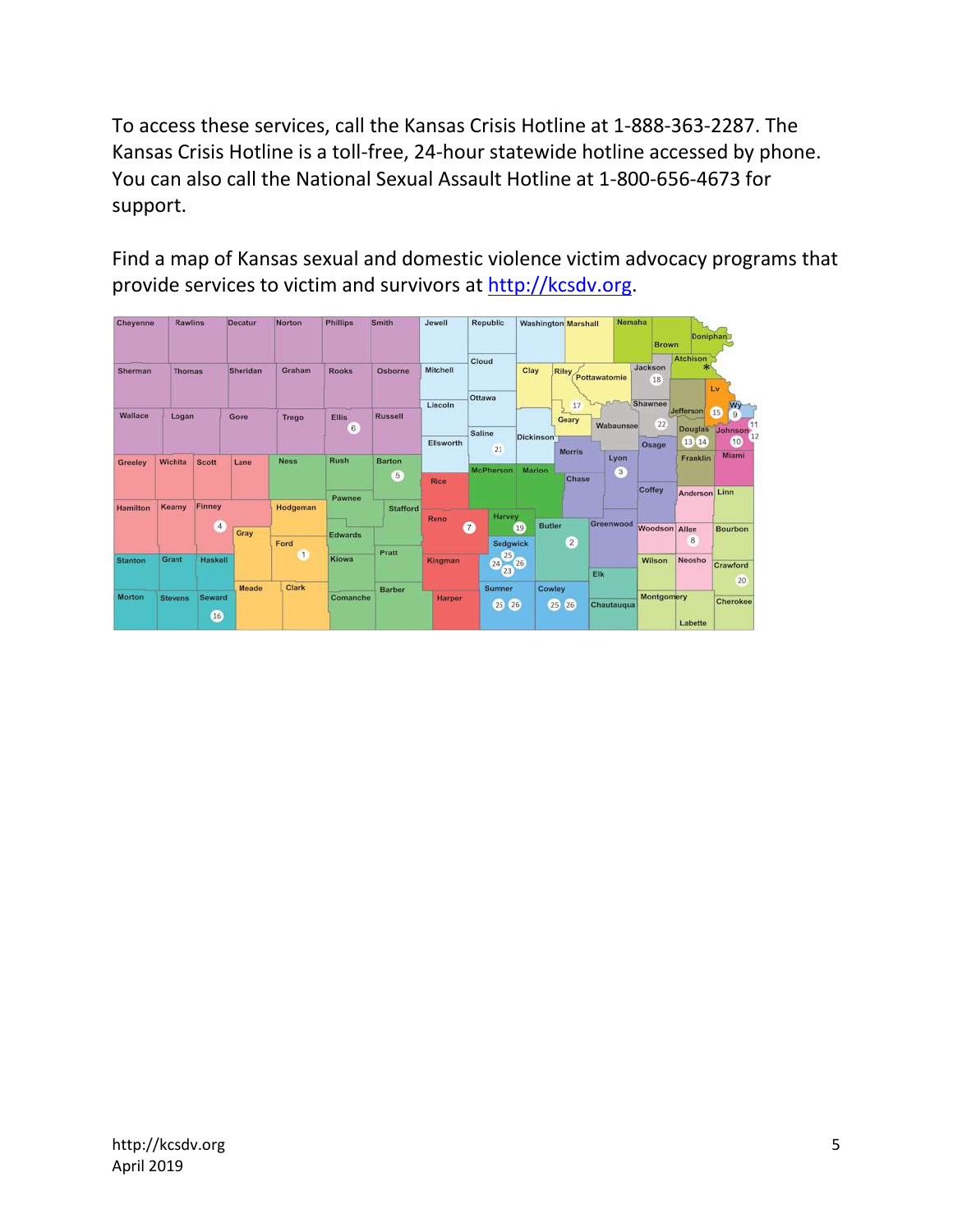## <span id="page-5-0"></span>**2. Kansas Governor Proclaims Sexual Assault Awareness Month**

April is Sexual Assault Awareness Month. On March 29, 2019, Kansas Governor Laura Kelly proclaimed the month of April 2019 as Sexual Assault Awareness Month in Kansas. The Kansas Coalition Against Sexual Domestic Violence and partners were present for the proclamation signing ceremony.



Sexual Assault Awareness Month is about awareness and prevention of sexual assault, harassment, and abuse.

The National Sexual Violence

Resource Center describes the history of Sexual Assault Awareness Month: "Even before its official declaration, SAAM was about both awareness and prevention of sexual assault, harassment, and abuse. Looking at the history of the movement to end sexual violence, it's clear why: It's impossible to prevent an issue no one knows about, and it's difficult to make people aware of a problem without providing a solution. The two work in tandem, and they always have. From the civil rights movement to the founding of the first rape crisis centers to national legislation and beyond, the roots of SAAM run deep."

In 2018, 26 victim advocacy services organizations across the state served over 6,000 victims of sexual violence. However, only 1,231 offenses of rape were reported statewide to law enforcement. More than one in 12 Kansas women were victims of rape as reported by the Kansas Department of Health and Environment in 2011, and nearly one in five women in the U.S. have been raped in their lifetimes according the National Sexual Violence Resource Center (NSVRC) in 2011. NSVRC also reports one man in 71 men will be raped at some point in their lives. One incident of rape was reported to Kansas law enforcement every seven hours and six minutes.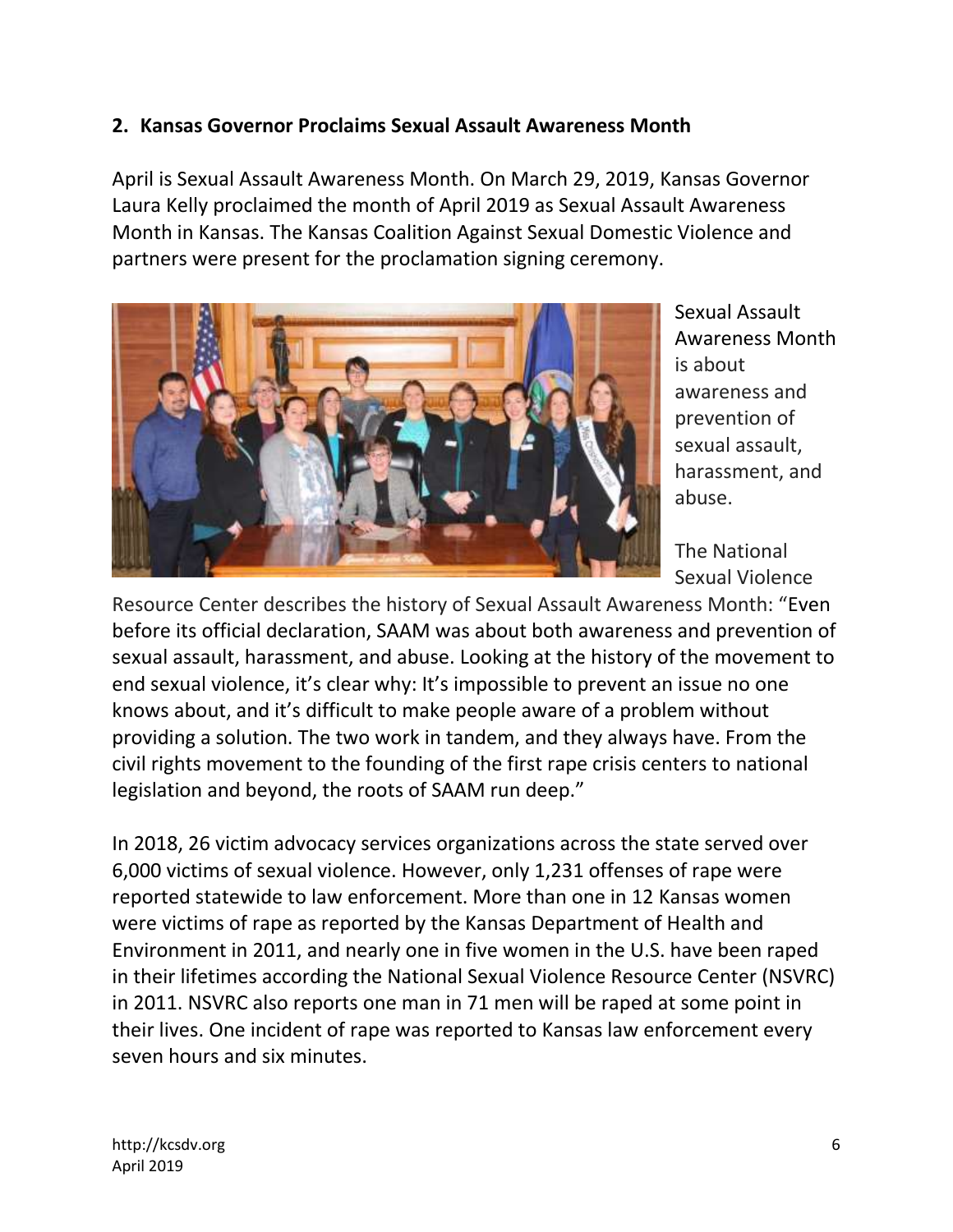More than one in three women and nearly one in four men experienced some form of contact sexual violence in their lifetime. In 80 percent of rape cases in Kansas, the offender is someone known to the victim, a statistic that upsets the idea of "stranger danger" and shows the problem is closer to home.



According to the Centers for Disease Control and Prevention, sexual violence is any sexual act that is perpetrated against someone's will. Sexual violence encompasses a range of offenses, including a completed nonconsensual sex act (i.e., rape), an attempted nonconsensual sex act, abusive sexual contact (i.e., unwanted touching), and non-contact sexual abuse (e.g., threatened sexual violence, exhibitionism, verbal sexual harassment). All types involve victims who do not consent, or who are unable to consent or refuse to allow the act. Sexual violence can happen to anyone, regardless of gender, age, race, sexual orientation, socioeconomic status, or ability. Sex offenders use many methods to intimidate the victim. They might use trickery, manipulation, coercion and pressure, bribery, blackmail, or threats. Offenders often take advantage of people they perceive as vulnerable or less powerful. Offenders may also use alcohol and drugs to compromise an individual's ability to consent to sexual activity and make it easier for a perpetrator to commit sexual assault because they inhibit a person's ability to resist and can prevent them from remembering the assault.

For more information about sexual violence and to find help, please visit KCSDV's website at [http://kcsdv.org.](http://kcsdv.org/)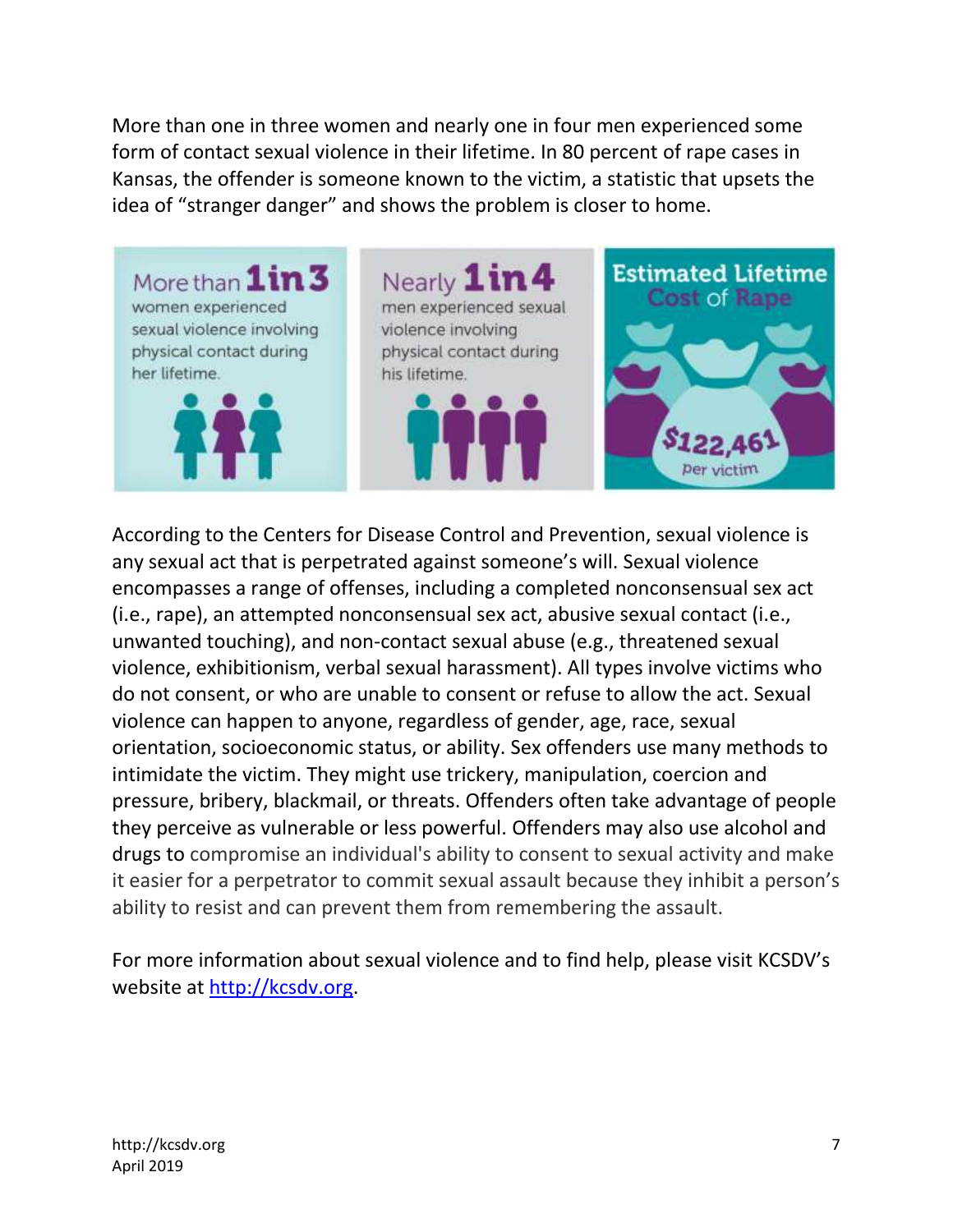#### **3. Kathy Williams Awarded**



This year, the National Sexual Violence Resource Center (NSVRC) is awarding Kathy Williams with the 2019 Visionary Voice Award. Kathy Williams has been the Executive Director of the Wichita Area Sexual Assault Center (WASAC), a KCSDV Coalition Member Program in Wichita, Kansas, since 1999. (Congratulations to Kathy for 20 years in the position!)

The Visionary Voice Award reflects her professional dedication to ending sexual violence. In 1989, she was first

hired as Coordinator of Victim Services at the Wichita Area Sexual Assault Center (WASAC). She remained in that position until 1994.

Five years later in 1999, she was hired as Executive Director of WASAC. Her leadership at WASAC places her in the largest urban area in a rural state. She is committed to serving the entire community, focusing on directing programming to underserved populations throughout the city of Wichita.

She also developed services for the more rural areas near the city when a dual program, serving victims and survivors of both sexual *and* domestic violence, shut down.

The Visionary Voice Award is presented each year to recipients nominated by the state's sexual assault coalition. KCSDV acknowledged the Award in person to Williams at the 22<sup>nd</sup> Kansas Crime Victims' Rights Conference KCSDV Preconference Institute on April 9, 2019.

2019 Award winners can be viewed on the National Sexual Violence Resource Center's website at



[https://www.nsvrc.org/saam/visionary-voice-awards.](https://www.nsvrc.org/saam/visionary-voice-awards)

[http://kcsdv.org](http://kcsdv.org/) 8 April 2019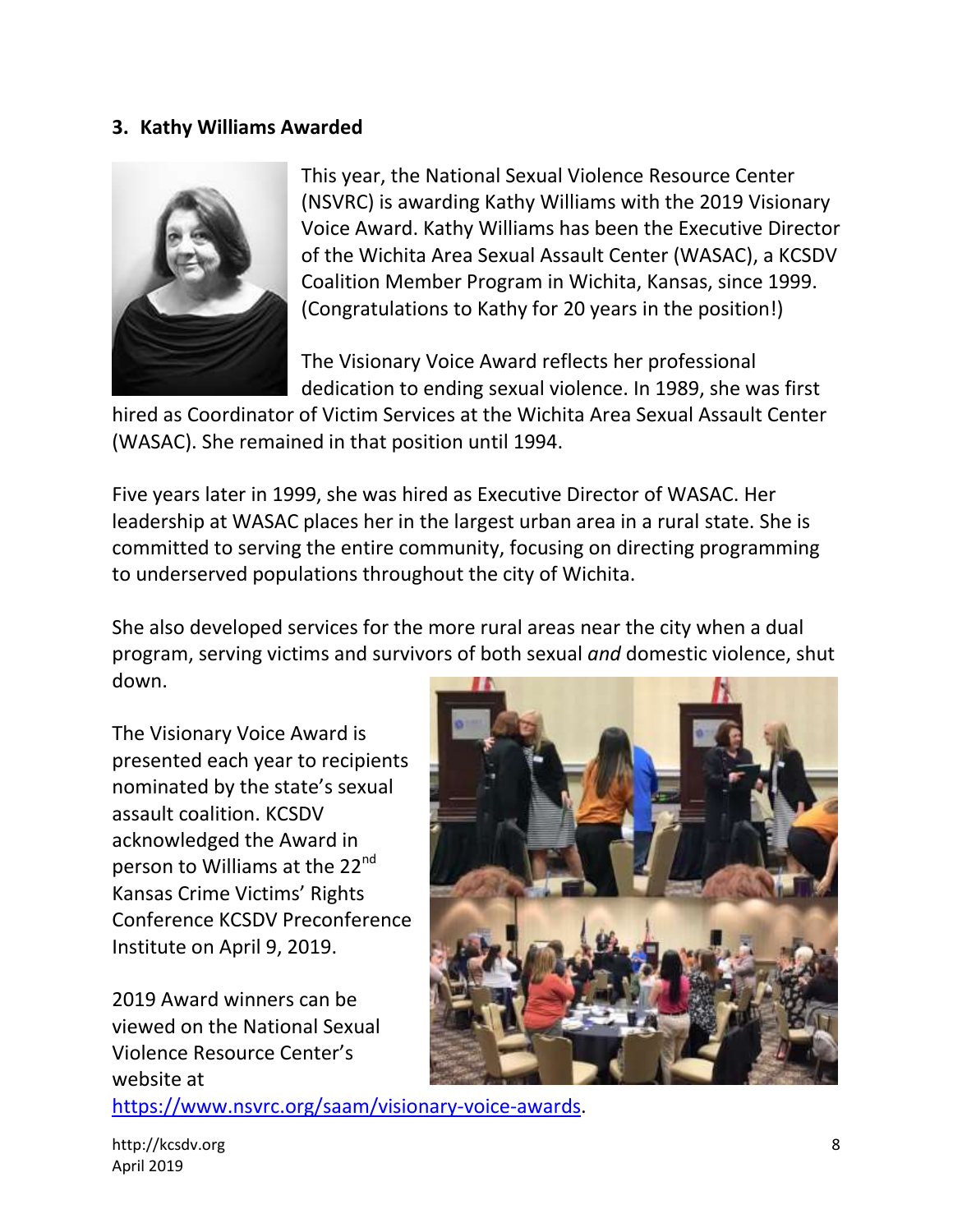## <span id="page-8-0"></span>**4. Kansas Believe Project**

In 2014, the Kansas Coalition Against Sexual and Domestic Violence (KCSDV) and the [Self-Advocate Coalition of Kansas](http://www.sackonline.org/) (SACK) partnered on the Office on Violence Against Women Disabilities grant program and formed the Kansas Building and Expanding Leaders and Individuals, Experience the Vision of Empowerment (BELIEVE) project.

KCSDV and SACK's first collaboration began in 2012 when both organizations recognized the need to address gaps and barriers in responses to people with intellectual and developmental disabilities who are survivors of sexual violence.

The work of this project is all about building respect and relationships, resulting in more information and better response.

With technical assistance from the Vera Institute of Justice's Center on Victimization and Safety, the Kansas BELIEVE team developed a vision and mission; conducted a needs assessment and report; and developed and are implementing a strategic plan.

Through these efforts, KCSDV and SACK have learned from one another, building sustainable relationships between the organizations and the sexual assault advocacy and self-advocate movements. The Kansas BELIEVE project is working toward sustainable change, increasing capacity within KCSDV and SACK to provide

accessible, safe, and supportive services; and developing plans and tools that establish a strong foundation for future work.

The Kansas BELIEVE team named their experience of working together as equals as "Authentic Inclusion."

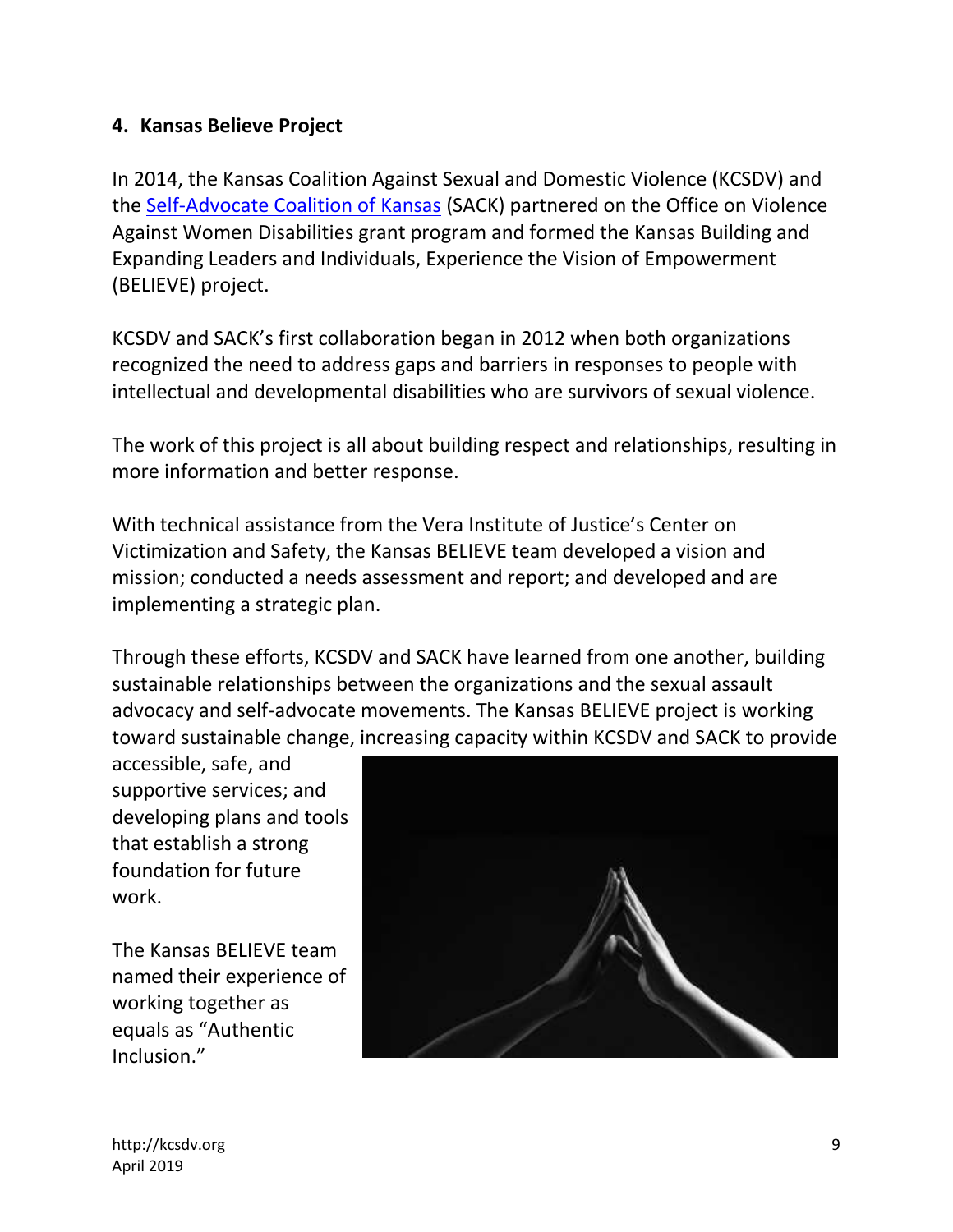Authentic Inclusion is about a willingness of team members to learn from each other and not view self-advocates as tokens. Self-advocates are valued, collaborative partners and are equal members of the Kansas BELIEVE team.

Authentic Inclusion is about building trust with each other, making accommodations for all team members, and providing a chance for all team members to share their stories and ideas. An equal voice, equitable partnership, and equal decision making belongs to all members of the team. A common slogan used by the Kansas BELIEVE project is: *Human, just like everyone else!*

The Kansas BELIEVE team worked with sexual assault advocacy, self-advocate, and disabilities experts to develop a toolkit for self-advocates and a toolkit for sexual assault advocates. Both toolkits address accommodations and guardianship. Accommodations and guardianship were two of the main gaps identified during the project needs assessment for sexual assault survivors. The toolkits will be implemented in Kansas communities during 2019. The toolkits will have a focus on authentic inclusion and trauma-informed responses to people with intellectual and developmental disabilities who are survivors of sexual violence.

For more information about the Kansas BELIEVE project, please contact KCSDV's Rural and Disabilities Projects Manager via [http://kcsdv.org/contact.](http://kcsdv.org/contact)

#### --CONTINUED ON NEXT PAGE--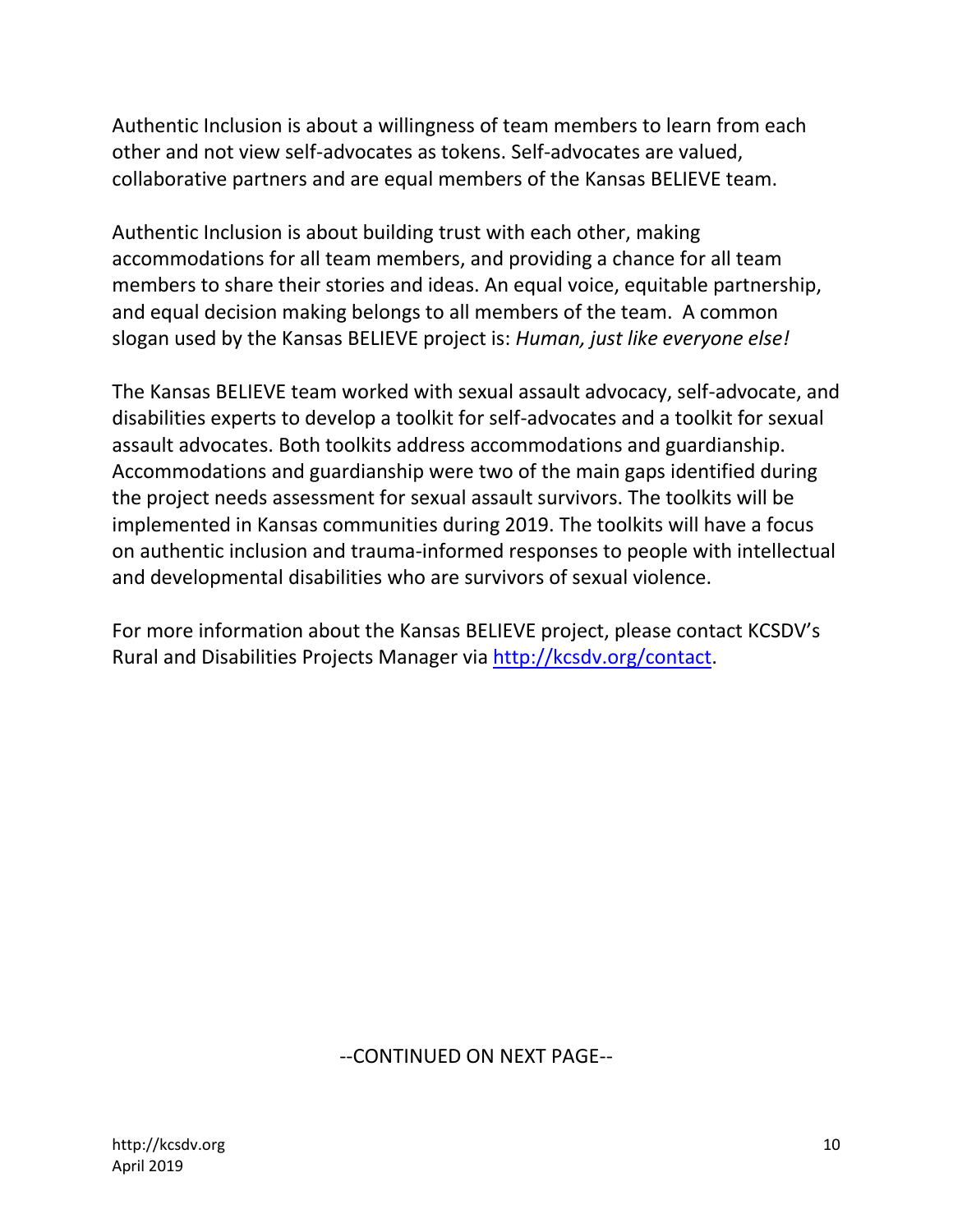

AND: Our grant has been renewed! KCSDV is looking for a qualified candidate to fill the Disabilities Project Coordinator position. The Disabilities Project includes collaborative partners from the Self-Advocate Coalition of Kansas (SACK). This collaboration, known as the Kansas BELIEVE Team, is looking for an individual who has experience coordinating multi-disciplinary collaborations; excellent project management, and facilitation skills; ability to build and maintain relationships, and advocacy and service provision to victims and survivors of sexual and domestic violence, and the disability community. See the job posting on KCSDV's website at [https://www.kcsdv.org/jobs-board.](https://www.kcsdv.org/jobs-board)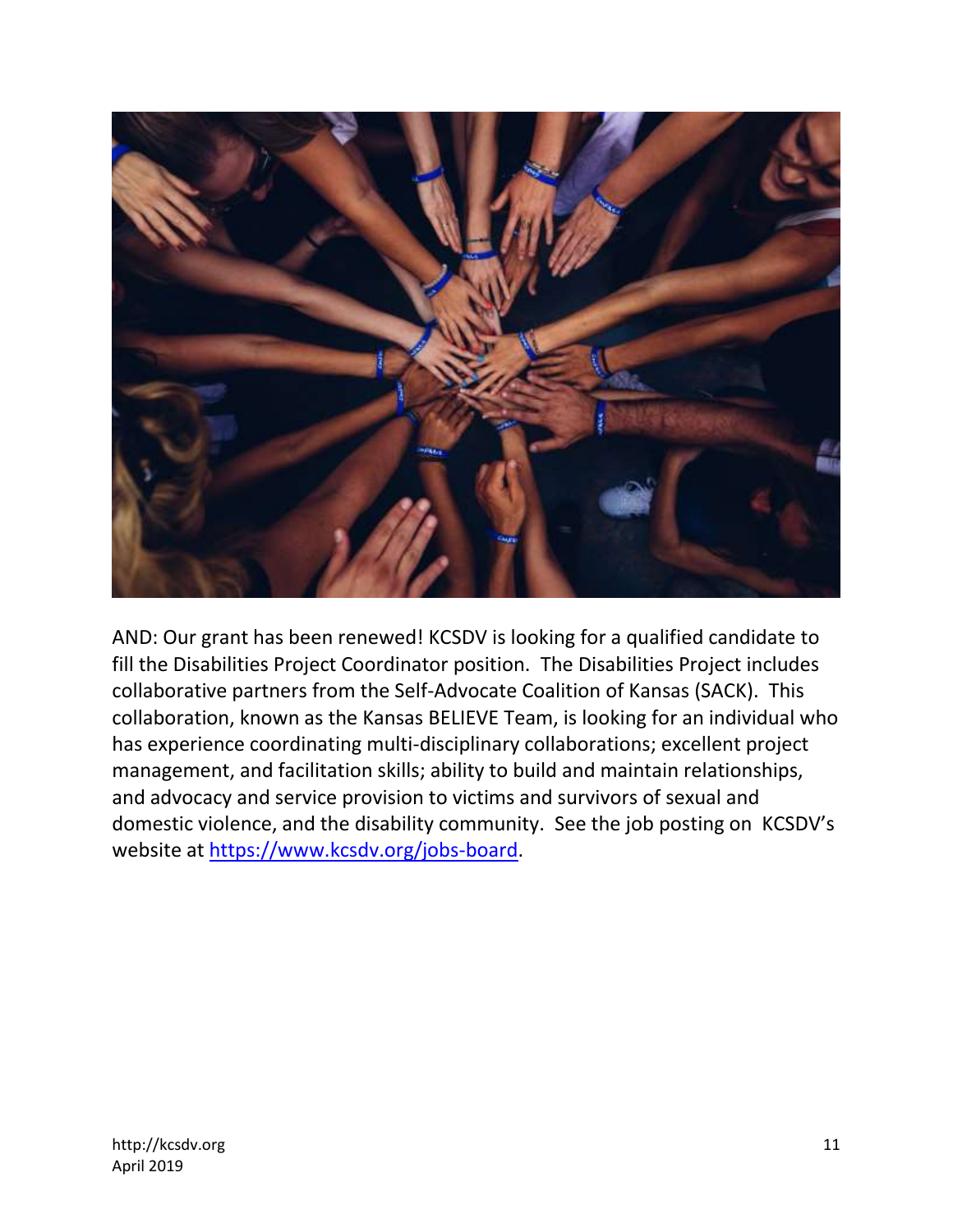## <span id="page-11-0"></span>**5. KCSDV's Accreditation**

In 2018, KCSDV's 26 member programs reported providing sexual and domestic violence victim advocacy services to 77,263 people. To put that in perspective, that is around the same amount of people that can fit into a major league football stadium.



Victims, survivors, and secondary victims received a wide range of "[Core Services](https://www.kcsdv.org/what-we-do/accreditation/)" from programs including 24-hour hotline services, crisis intervention, personal advocacy, medical advocacy, law enforcement advocacy, court advocacy, emergency accommodations, shelter, supportive counseling, support group, child and youth advocacy, and parent and child advocacy. In addition to these critical services for survivors, advocacy programs also provide community awareness and education.

Provision of these core services is a requirement for advocacy programs to receive accreditation through KCSDV. Services must also be provided in line with KCSDV's Guiding Principles, which are the foundation all services and accreditation standards. The Guiding Principles for services are: Competent; Safe and Confidential; Respect, Dignity and Compassion; Trauma-Informed and Survivor-Centered; Informed by Survivors; Culturally Relevant; Free and Voluntary; Universally Accessible; and Available to All.

--CONTINUED ON NEXT PAGE--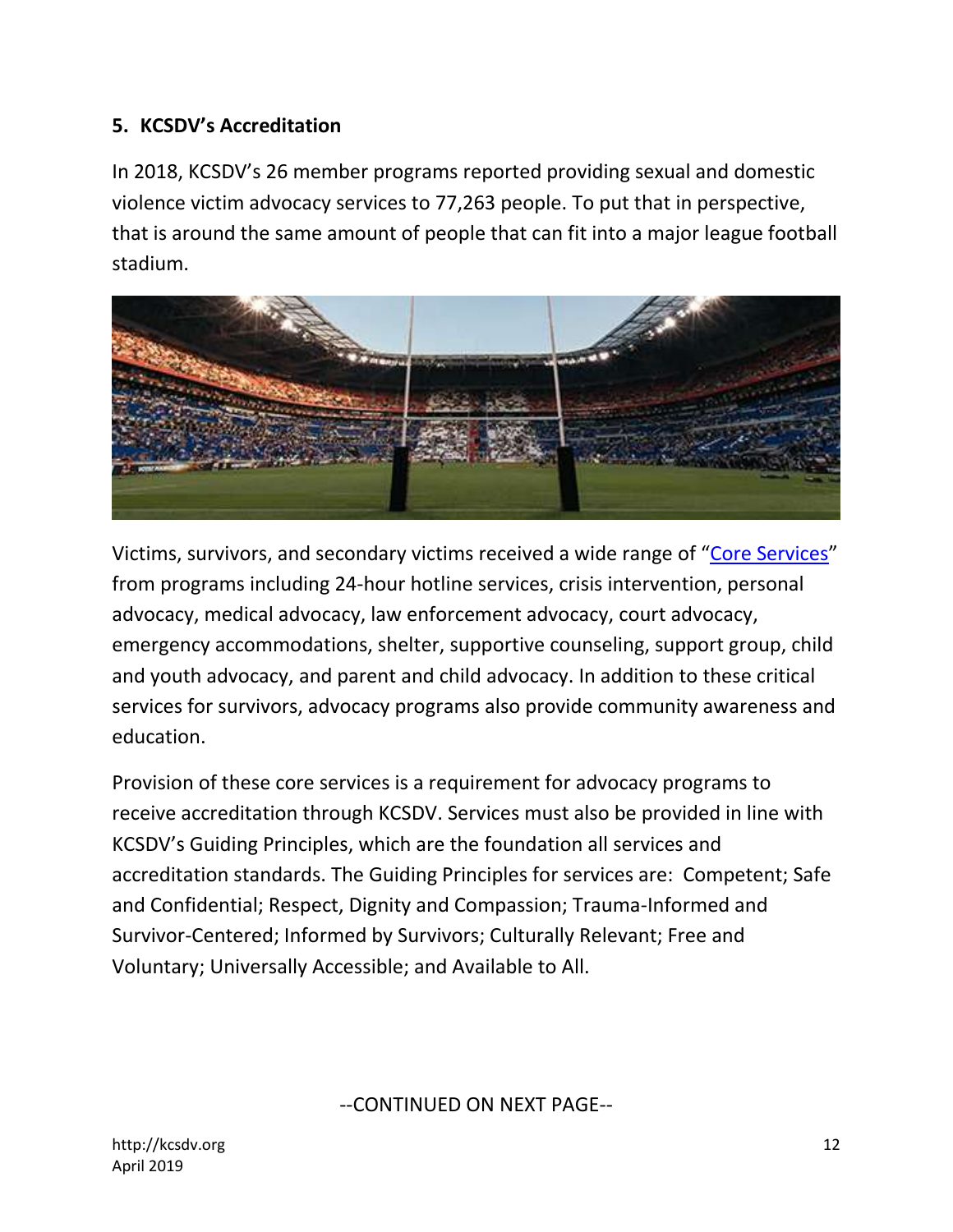KCSDV's accreditation process dates back to the 1980's, when a statewide accreditation committee was formed. The Committee's charge was to develop a set of basic operating and services standards for domestic violence programs, ensuring continuity of services, increasing program accountability, and providing guidelines for developing programs. In 1985, Kansas became one of the first states to complete a peer-review program accreditation process.



Since that time, the accreditation standards and processes have gone through several iterations, including the addition of standards for sexual assault services. It has always remained a peerreview process. In 2010, the new accreditation program, "Building a Better Future for Survivors: Sexual and Domestic Violence Services in Kansas" was launched.

That same year, KCSDV was able to add a funded accreditation coordinator position. The most recent changes to the process occurred in 2013, when the guiding principles were revised and formalized accreditation policies and procedures were adopted.

Currently, programs are accredited on a five-year cycle. Programs complete a comprehensive self-study of their services and agency governance and administration. This self-study is followed by a two-day site visit, conducted by the KCSDV accreditation coordinator and a member of the accreditation committee. The accreditation committee includes five executive directors from across the state. These members serve as the peer reviewers on site visits, as well as the decision-making body regarding accreditation status.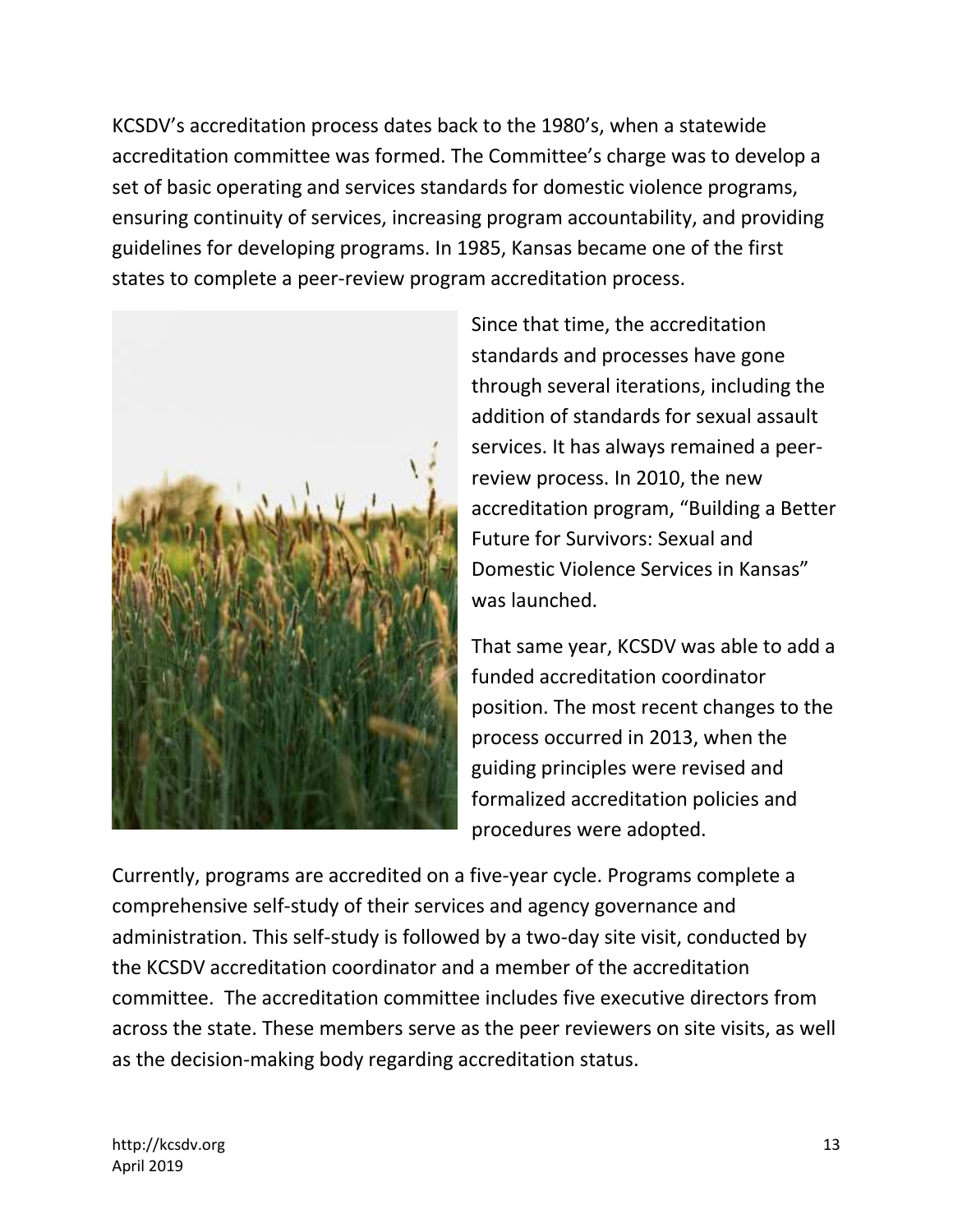The accreditation process helps ensure that all Core Services are being provided, that the Guiding Principles are being implemented, and that victims across the state have access to consistent services. This process of self-study helps to ensure services are robust and resourced and helps programs identify areas of potential growth.

Lori Hensley, Executive Director at Liberal Area Rape Crisis and DV Services, Inc. in Liberal, Kansas stated, "KCSDV's accreditation process is invaluable for programs. Accreditation provides professionalism and consistency of services (from KCSDV) to our (Kansas [programs\)](https://www.kcsdv.org/find-help/in-kansas/dv-sa-services-map/). This process is vital to sustaining good, quality services for survivors of domestic violence and sexual assault."

The accreditation program truly aims to Build a Better Future for Survivors!